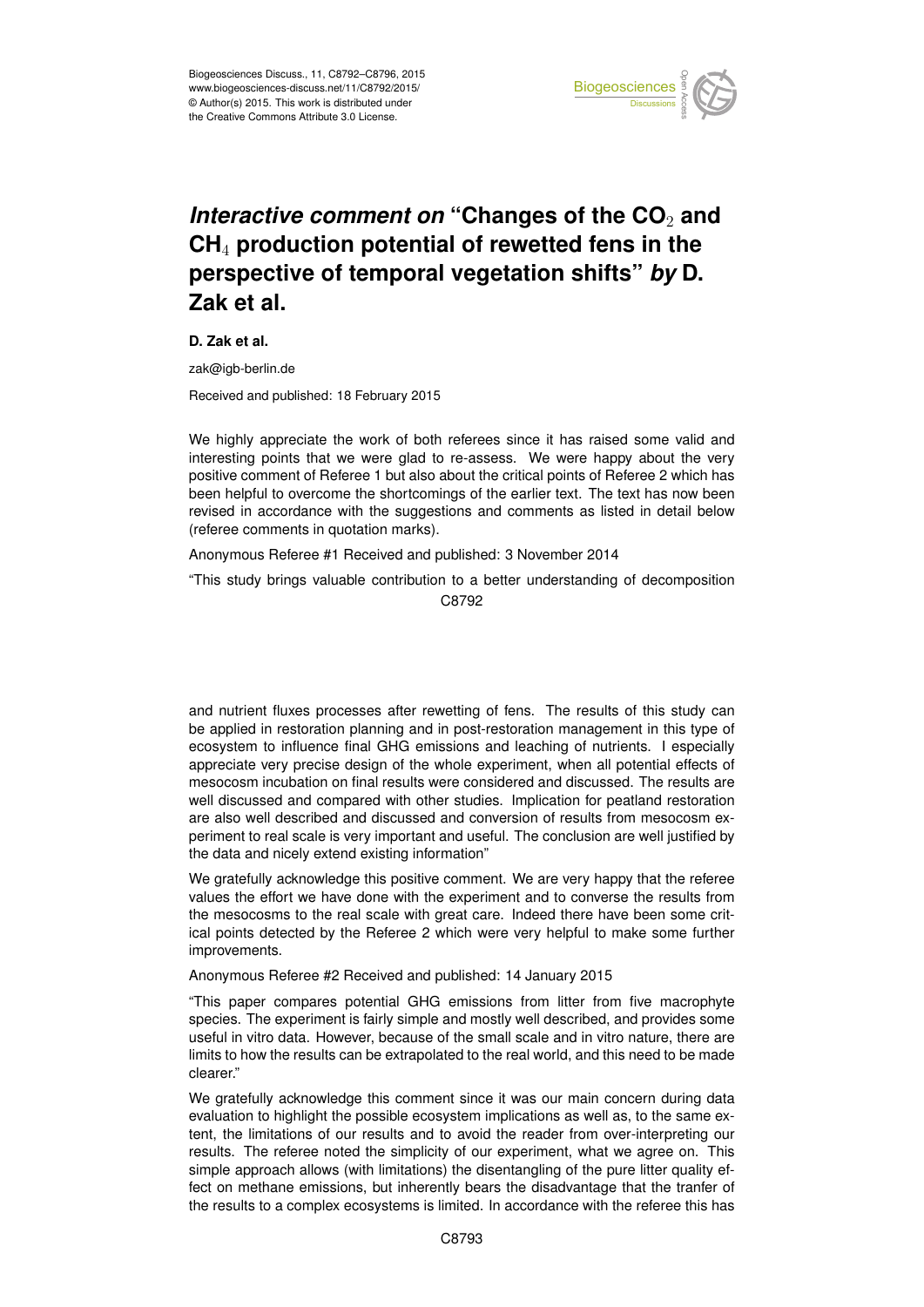to become clearer in the manuscript. Therefore we did a very critical re-assessment of the whole manuscript to ensure that the extrapolation of our experimental results is done in a reasonable way now (see also below). We liked the statement of the last part of the comment very much and used this phrases in a slightly modified form as a kind of a directive at the beginning of the second part of the discussion: ""Due to the small scale and in vitro nature of the incubation experiment, there are limits on extrapolating results to the "real world".

"Section 4.2 Implications for peatland restoration - Much of this section is speculation, and should be cut down considerably. It is completely unclear how the authors jump to estimations of annual net GHG exchange on an area basis. Literature values of annual biomass production are not very pertinent; it is the net balance of photosynthesis and ecosystem respiration that matters, plus the net methane emission. This should either be cut, or made explicitly clear how the estimations were done."

This section was revised carefully. The parts related to GHG exchange were deleted. At the moment we solely focus on methane emission. Since we not measured all factors controlling in-situ methane emissions apart from the "substrate quality" we just summarized those factors instead of discussing them in detail. We still use the lab data to make an assessment of the annual methane production potential by using biomass data obtained from the sites under investigation. We believe that such an approach is reasonable to emphasize the importance of the decomposition of fresh shoot biomass from different wetland plants of the sites under investigation. In overall this part of the discussion is shortened by about half a page, the speculative statements were removed.

"Section 5 Conclusions - again, much of this is not deducible from the study described here. This should be restricted to what can be concluded from this study. Speculative extrapolation should be kept to the Discussion."

We agree some of the conclusions were not deducible from the study. Accordingly we

C8794

revised the conclusions and believe that no speculations are left. However, we did not move those deleted aspects in the discussion in order to avoid including any further speculations to the manuscript.

"Statistical analysis - I don't see the value of null-hypothesis testing here - the null hypothesis is not worth testing, and the sample size of  $n = 3$  makes it somewhat futile. Showing confidence intervals on results would suffice. There is scope to look at statistical modelling of the GHG emissions in relation to litter composition and species, e.g. does including species in the model help explain variation in CH4 emission? This is far more relevant than presenting p-values of differences between species. Table 5 shows results of some regression analysis, but there is scope for more here, and this would improve the paper, ideally at the expense of some of the speculation in the Discussion."

The reviewer has likewise made a good point here. Therefore instead of using hypothesis testing, we have provided confidence intervals for the results in Tables 2, 3, and 4. We have removed the significance tests from the text. The confidence intervals in Table 4 are based on the sample means of the daily measurements of gas emission rates to avoid pseudoreplication. We also agree with the reviewer that more statistical modelling of GHG emissions would be desirable, however this was not possible because (as described in the methods) the nutrient measurements were derived from pooled samples. Therefore it is not possible to do more than assess the correlation between species mean GHG emission rates and species mean nutrient content. This is what we show in Table 5 in connection with boxplots to illustrate species differences.

"There are a few more points that need clarification: GHG emissions are expressed as (for example) mg CO2-C per g C. However, how the denominator is calculated is ambiguous: is this based on the initial mass, the final mass or interpolated between these?"

It is clarified (based on the initial mass) both in the text but also in the tables and figures.

"C. demersum seems to quite distinctly different from the other species stoichiomet-